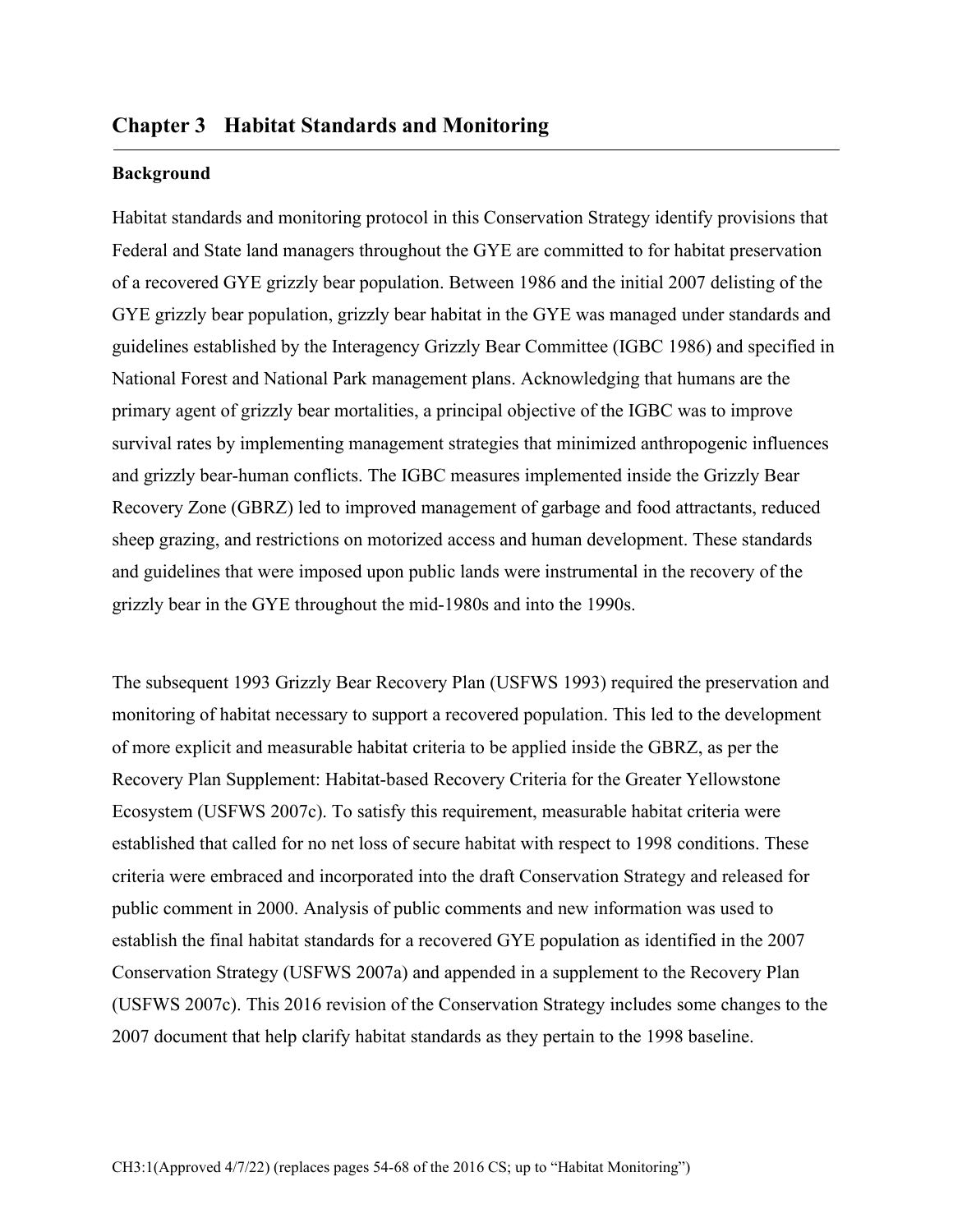Clarifying language to the application rules was inserted where necessary to provide better direction for application of these standards on a local project level. Some modifications in habitat monitoring protocols have been made and are documented in this chapter and Appendix E. Upon delisting of the GYE population, the GBRZ will be referred to as the Primary Conservation Area (PCA) to reflect the shift from managing for recovery to one of conservation.

Since 1998, visitor use in National Park lands and surrounding federal public lands has increased significantly. During this time there was a significant increase in grizzly bear numbers and occupied range such that there are more bears in more places. Adherence to the habitat standards and its associated sideboards to human activities has contributed to the successful recovery of the GYE grizzly bear population. However, the habitat standards associated with the 1998 baseline and the administrative mandates to manage for increased visitation have not kept pace with the recent changes in a manner that allows land managers to responsibly accommodate the current, and likely future, increase in visitor use. For example, the steady increase in visitor numbers may necessitate more administrative infrastructure to strategically manage the impacts of more people on the landscape while ensuring the continued protection of grizzly bears and their habitat. Therefore, it is necessary to reconsider the role and responsibility for stewardship and resource management of public lands inside the PCA and throughout the GYE. Specifically, how could future modifications to the 1998 baseline standards be designed so that increased visitation can be addressed without threatening the habitat and population gains that have been secured? As such, the 2016 Conservation Strategy proposed a multi-agency effort be conducted to determine the best long-term solutions for alleviating administrative pressures associated with increased visitation. Any management changes proposed in this effort were to be evaluated in a cooperative and meaningful manner with full consideration to long-term consequences. Proposed modifications will minimize deviations to the 1998 baseline. A multi-agency planning group was established to complete this re-evaluation effort on or before the end of calendar year 2018. Managers extended this date and discussion, with agreement by U. S. Fish and Wildlife Service.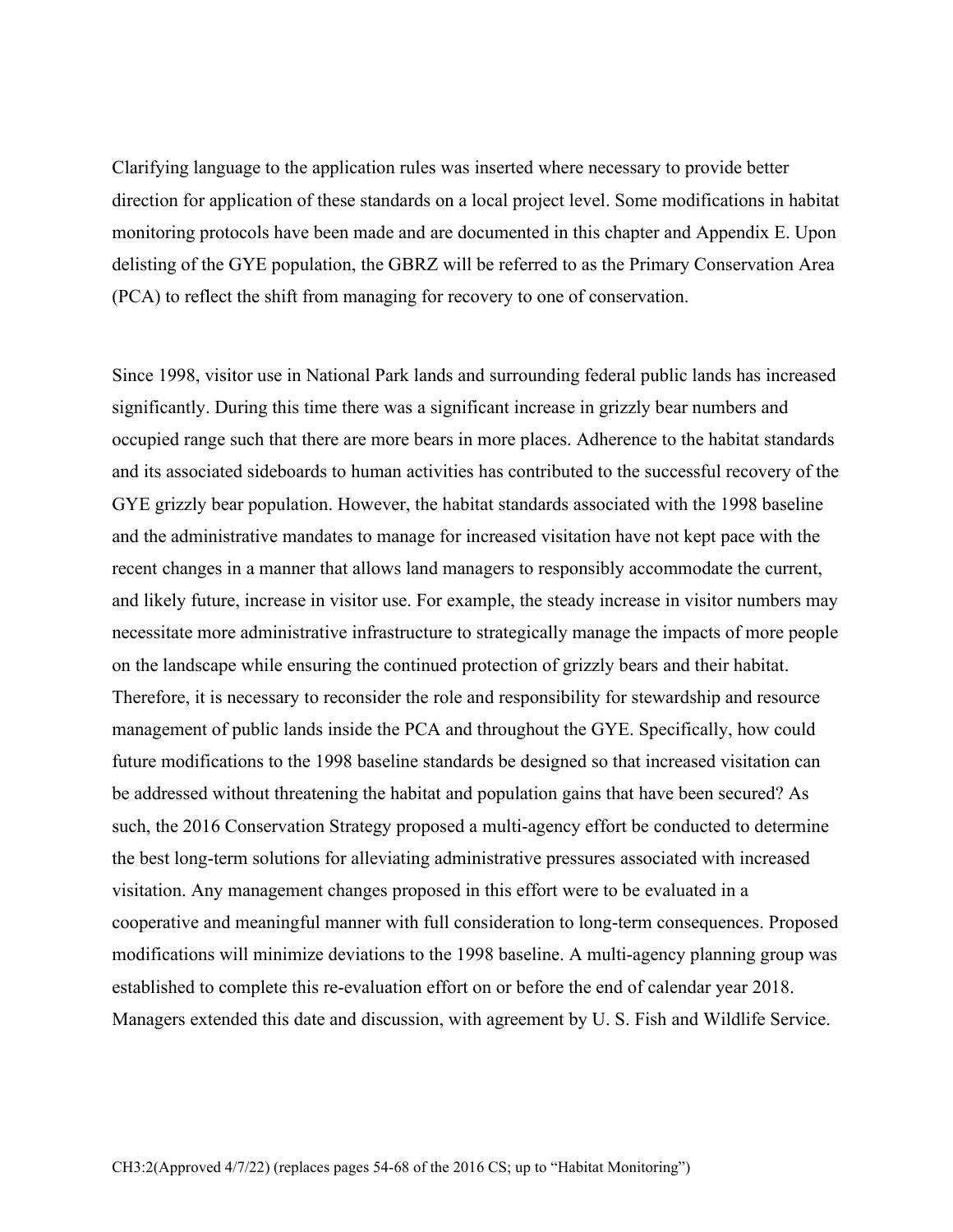In 2017, a multi-agency technical team was tasked with recommending changes to the standards and application rules for managers' consideration. The most significant recommendation is to apply a "footprint" approach to identify and manage areas of concentrated human use associated with developed sites that were previously listed and counted as points on the landscape, regardless of areal extent. The application rules for habitat standards in this updated document spell out how new infrastructure may be authorized to manage the effects of increased visitation. Refer to Appendix E for a complete discussion on the methods and rationale for the footprint approach.

The final revision document and all future revisions to the Habitat Chapter must be agreeable to each of the affected federal land management agencies represented on the YGCC, including the National Park Service, U.S. Forest Service, Bureau of Land Management, as well as the U.S. Fish and Wildlife Service.

# **Introduction**

The overall objective for habitat management inside the PCA is to reduce access-related disturbances and human-caused mortalities by maintaining or improving habitat with respect to 1998 conditions while maintaining options for resource management activities at approximately the same level as existed in 1998. Habitat standards apply to Federal lands inside the PCA and identify three factors that must be maintained at, or improved upon with respect to conditions existing in 1998: (1) secure habitat, (2) number and capacity of developed sites, and (3) number and acreage of active commercial livestock grazing allotments. All three of these factors are linked to human activities that affect grizzly bear mortality and displacement. These three standards apply to public lands within the PCA, the area where past recovery efforts and present habitat conservation measures are primarily focused. The PCA accounts for approximately 34% of the GYE grizzly bear's occupied range as estimated from methods of Bjornlie et al. 2014 (Figure 6). The 1998 baseline for habitat standards was selected because studies showed (and recently affirmed) that the GYE grizzly bear population was increasing annually at a robust rate of 4.2 to 7.6 percent between 1983 and 2001 (Harris et al. 2006, 2007, IGBST 2012). Habitat conditions in 1998 were considered representative of this time period since levels of secure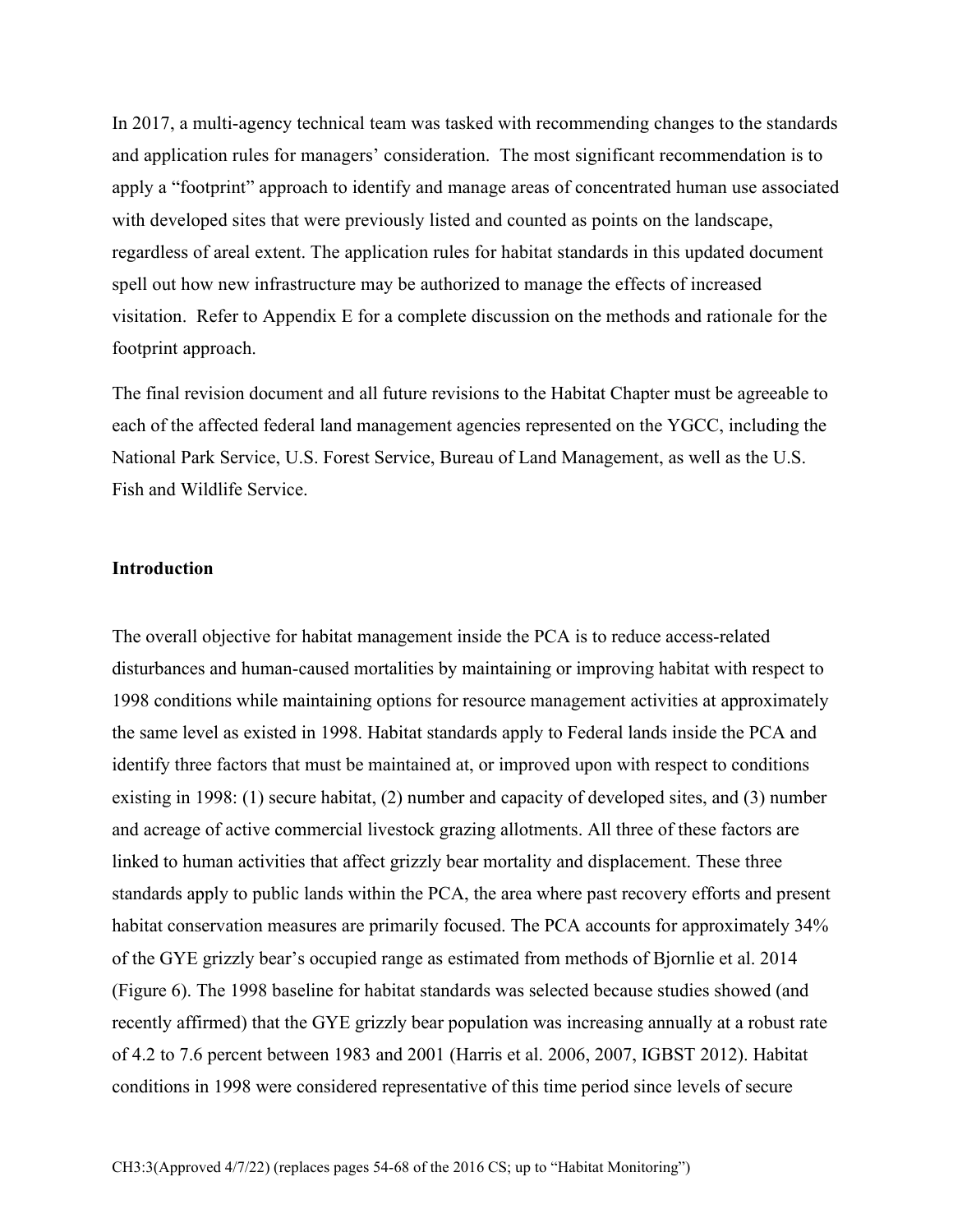habitat and developed sites inside the PCA had remained relatively constant in the 10 years preceding 1998 and beyond (USDA 2004). Hence, conditions in 1998 are believed to have supported and contributed to the population growth observed during 1983–2001. Habitat standards, as they apply to the 1998 baseline, impose measurable side boards on allowed levels of human activity inside the PCA and establish a clear benchmark against which future improvements and impacts of habitat can be measured.

To facilitate management of habitat throughout the PCA, the area inside the PCA is divided into 18 distinct bear management units (BMUs) and 40 subunits (Figure 2). BMU boundaries were delineated to approximate the average lifetime range of an adult female grizzly bear in the GYE. Each BMU was further subdivided into one or more subunits comparable in size to the average annual home range of an adult female grizzly bear. Monitoring habitat at a subunit scale provides greater spatial resolution and proved to be better suited for analyzing habitat use patterns and ensuring good distribution of bear habitat throughout the PCA (USDA 1985).

Hence, conditions pertaining to secure habitat and developed site standards are measured and compared against 1998 levels for each of the 40 bear management subunits within the PCA. To date, habitat-based criteria throughout the PCA have been successfully maintained at, or improved upon, 1998 levels for all 40 subunits. Adherence to these standards ensures that sufficient habitat for the GYE grizzly bear will continue to be available into the foreseeable future. Habitat standards in this document are subject to revision based on the best available science and will be reviewed and updated as necessary.

In addition to mandatory habitat standards, several other habitat parameters will be monitored and evaluated to determine the overall condition of habitat for grizzly bears in the PCA. These additional monitoring items include productivity or grizzly bear use of the following foods: (1) ungulates, (2) cutthroat trout, (3) army cutworm moths, and (4) whitebark pine seeds. Information on monitoring protocols for these items is found in subsequent sections of this chapter.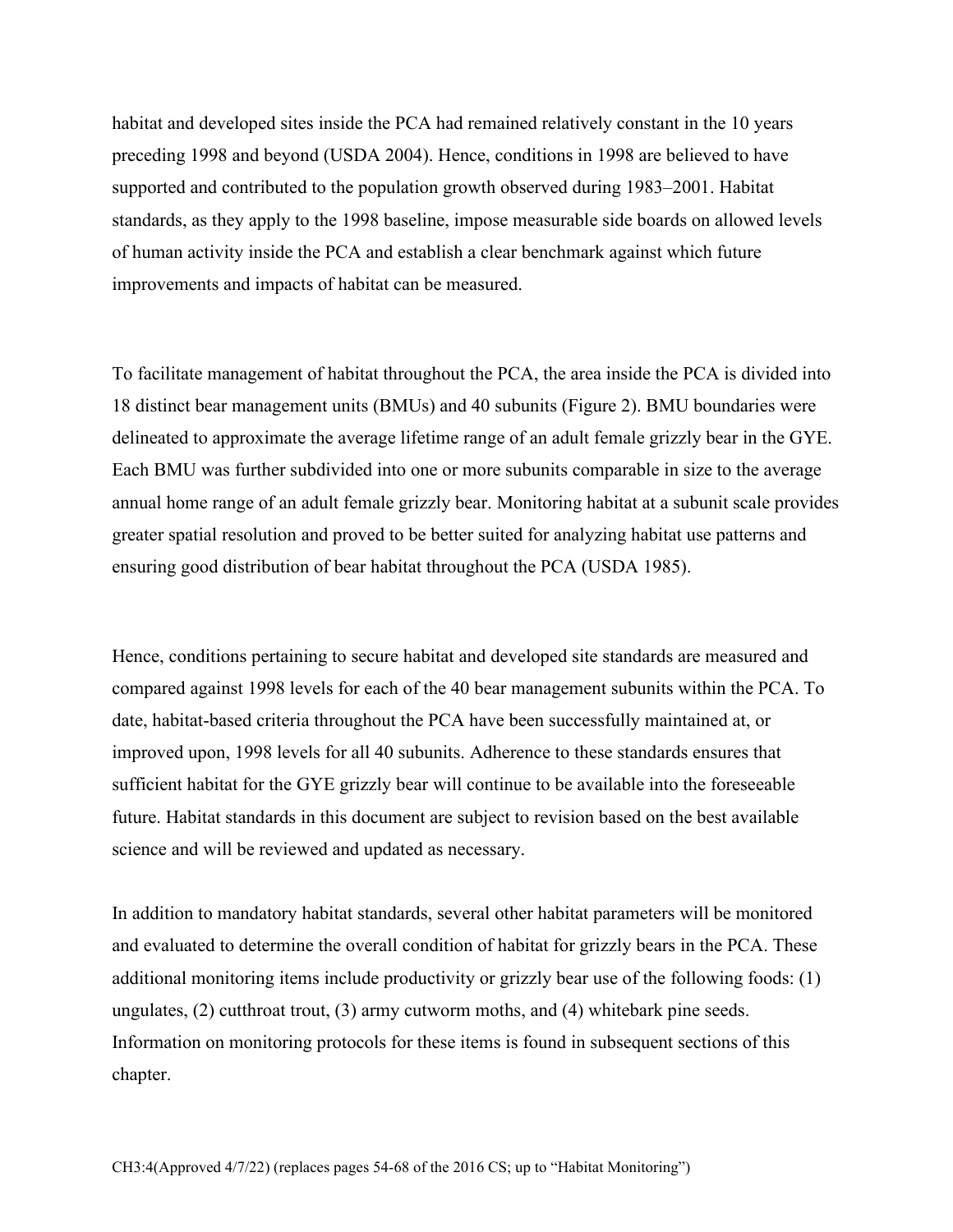Agencies responsible for management of grizzly bear habitat in the GYE are committed to continue collecting the necessary information to evaluate adherence to habitat standards and monitoring protocols throughout the PCA. The habitat standards and monitoring requirements in this Conservation Strategy have been incorporated into National Forest plans, National Park compendiums, and BLM plans.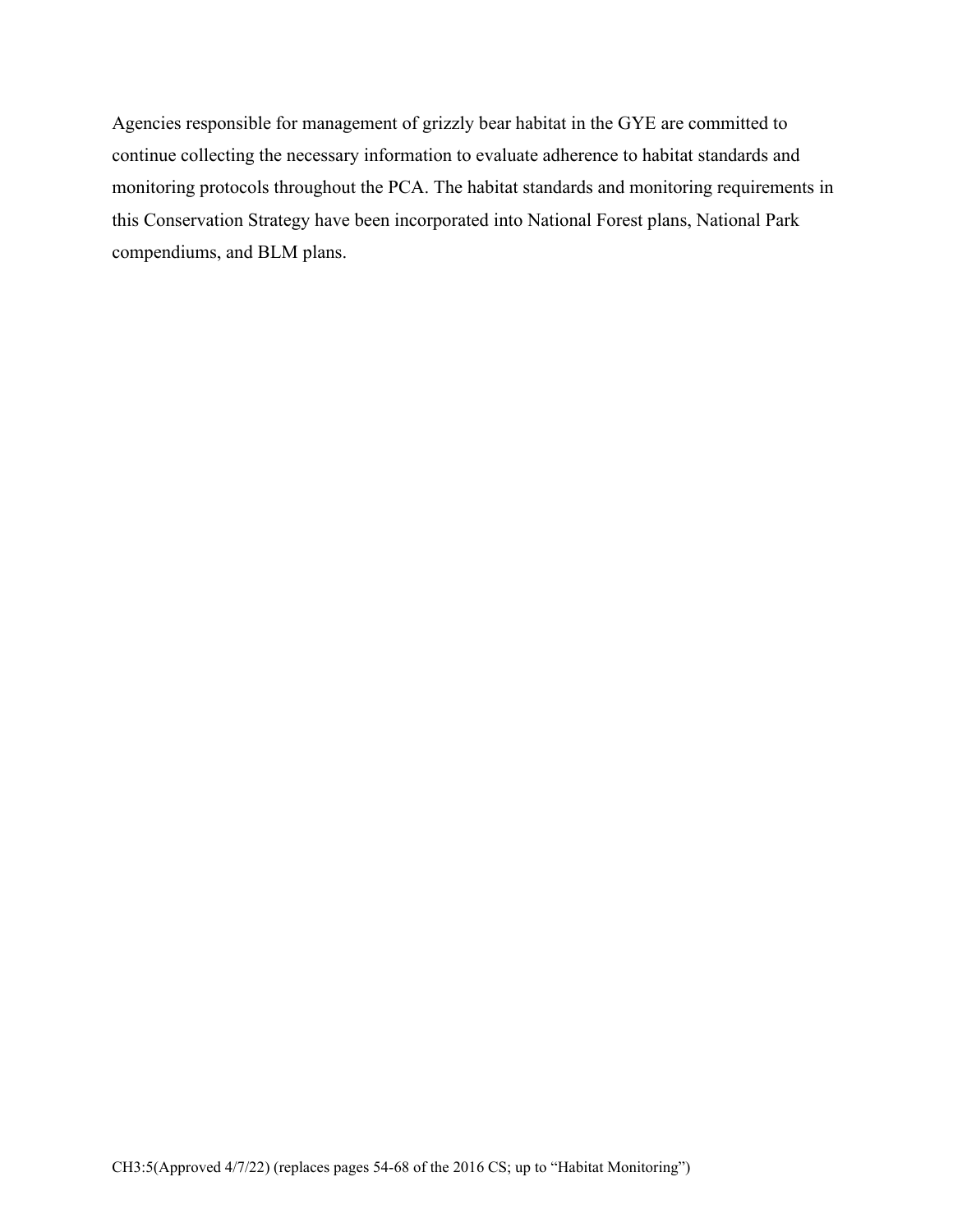*Figure 6. Federal lands comprising the Greater Yellowstone Ecosystem (GYE), the Primary Conservation Area (PCA), the Demographic Monitoring Area (DMA), and current (2006– 2020) grizzly bear occupied range as estimated based on techniques described in Bjornlie et al. (2014).*

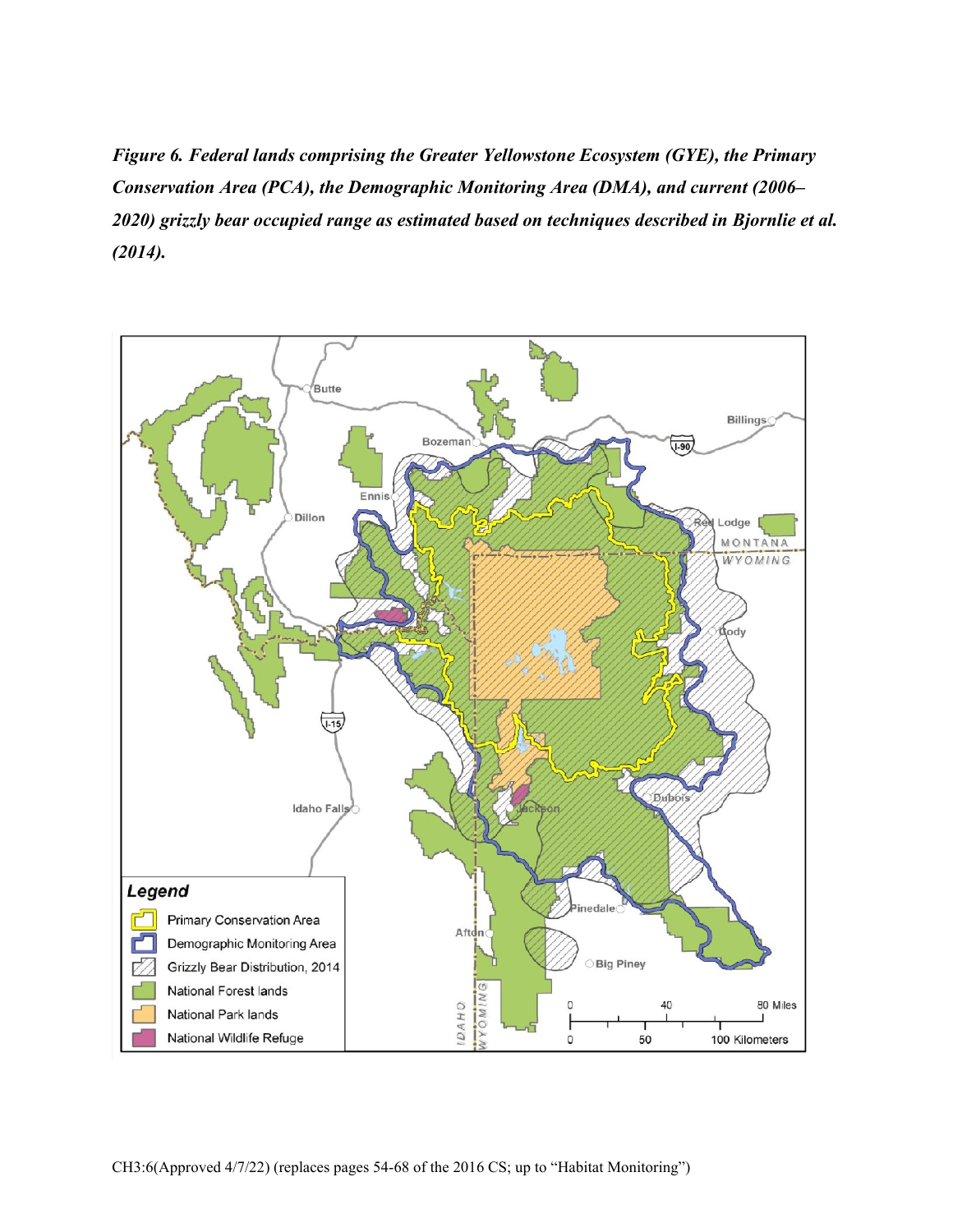Outside the PCA, grizzly bears have expanded into adjacent areas considered biologically suitable and socially acceptable, as per direction in the State and Tribal management plans (Appendices H, I, J, and N). The key to successful management of grizzly bears outside the PCA is a sustainable balance that accommodates the needs of grizzly bears along with the competing demands of human use. As such, an important management objective for areas outside the PCA is to maintain existing resource management and recreational uses and allow agencies to respond to demonstrated problems with appropriate management actions.

Approximately 83 percent of suitable habitat outside the PCA occurs on federally owned land and about 98 percent of that suitable habitat is occupied by grizzly bears (Figure 6). Most lands outside the PCA are under Forest Service management and the majority of those lands will remain as relatively secure habitat due to land designations. The Forest Service manages 76 percent (17,292 sq km (6,676 sq mi)) of suitable habitat outside of the PCA, of which nearly 71 percent (12,396 sq km (4,786 sq mi)) is relatively secure because they are congressionally designated as Wilderness, Wilderness Study Area, or Inventoried Roadless Area. These designations provide regulatory mechanisms outside of this Conservation Strategy that minimize impacts to secure grizzly bear habitat. A flexible management strategy is crucial for promoting acceptance and tolerance for grizzly bears as they continue to expand into suitable habitat outside the PCA. Standards and guidelines for other wildlife species identified in National Forest and Park management plans indirectly provide additional habitat management direction for bears outside the PCA.

State grizzly bear management plans for Idaho, Montana, and Wyoming recommend and encourage land management agencies to maintain or improve habitats important to grizzly bears and to monitor habitat conditions outside the PCA. These three states acknowledge the importance of secure habitat (see secure habitat definition below), motorized access management, and road density issues related to the survival of grizzly bears and other wildlife. Consequently, levels of secure habitat are monitored on federal lands outside the PCA. Land management agencies work cooperatively with state wildlife agencies to meet identified population and habitat goals for grizzly bears in the GYE. The process of implementing state and federal grizzly bear management is coordinated by the YGCC representing all respective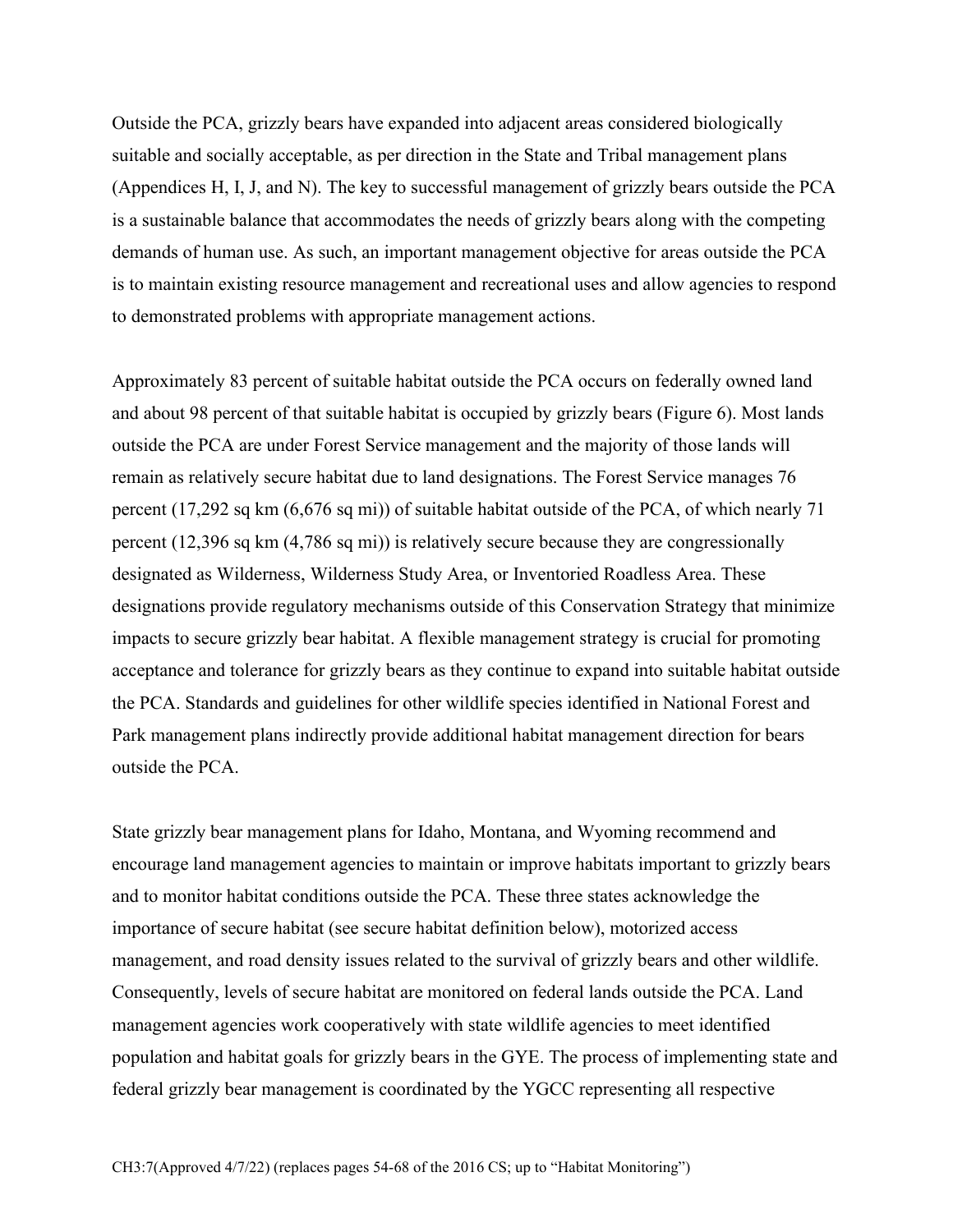land management agencies in the GYE (see Chapter 6 Implementation and Evaluation).

#### **Habitat Standards inside the Primary Conservation Area**

Human activity is the primary factor negatively impacting availability and security of grizzly bear habitat in the GYE. The relationship between bears and habitat is extremely complex and difficult to quantify. However, unfettered human activity is known to result in displacement and mortality of grizzly bears and was a significant contributing factor leading to listing the grizzly bear in the conterminous U.S. as a Threatened species in 1975. Restrictions in human activities due to management practices implemented by the IGBC in the mid-1980s correlate strongly with the steady increase in the GYE grizzly bear population observed between 1983 and 2001. Habitat standards formalized in this document impose measurable sideboards on levels of road development, construction of developed sites, and livestock allotments allowed on Federal lands inside the PCA, thereby reducing opportunities for grizzly bear-human conflicts, habitat disturbance, and displacement of grizzly bears from valuable habitat.

Habitat standards identified in this document address three key factors related to human activity (motorized access, site development, and commercial livestock grazing) and specifically call for no net loss in secure habitat inside the PCA from what existed in 1998 (Appendix E). Adequate secure habitat is essential to the survival and reproductive success of grizzly bears.

It is the goal of habitat management agencies to maintain or improve habitat conditions throughout the PCA at or above 1998 levels, as measured per bear management subunit. These levels of secure habitat have been maintained and will continue to be maintained, and improved on where possible, for the foreseeable future. Potential impacts to grizzly bears and their habitat resulting from federal activities occurring inside the PCA will be evaluated and mitigated using the criteria and standards in this Conservation Strategy in coordination with state wildlife agencies.

Corrections to the 1998 habitat measurements comprising the baseline (Appendix E) may be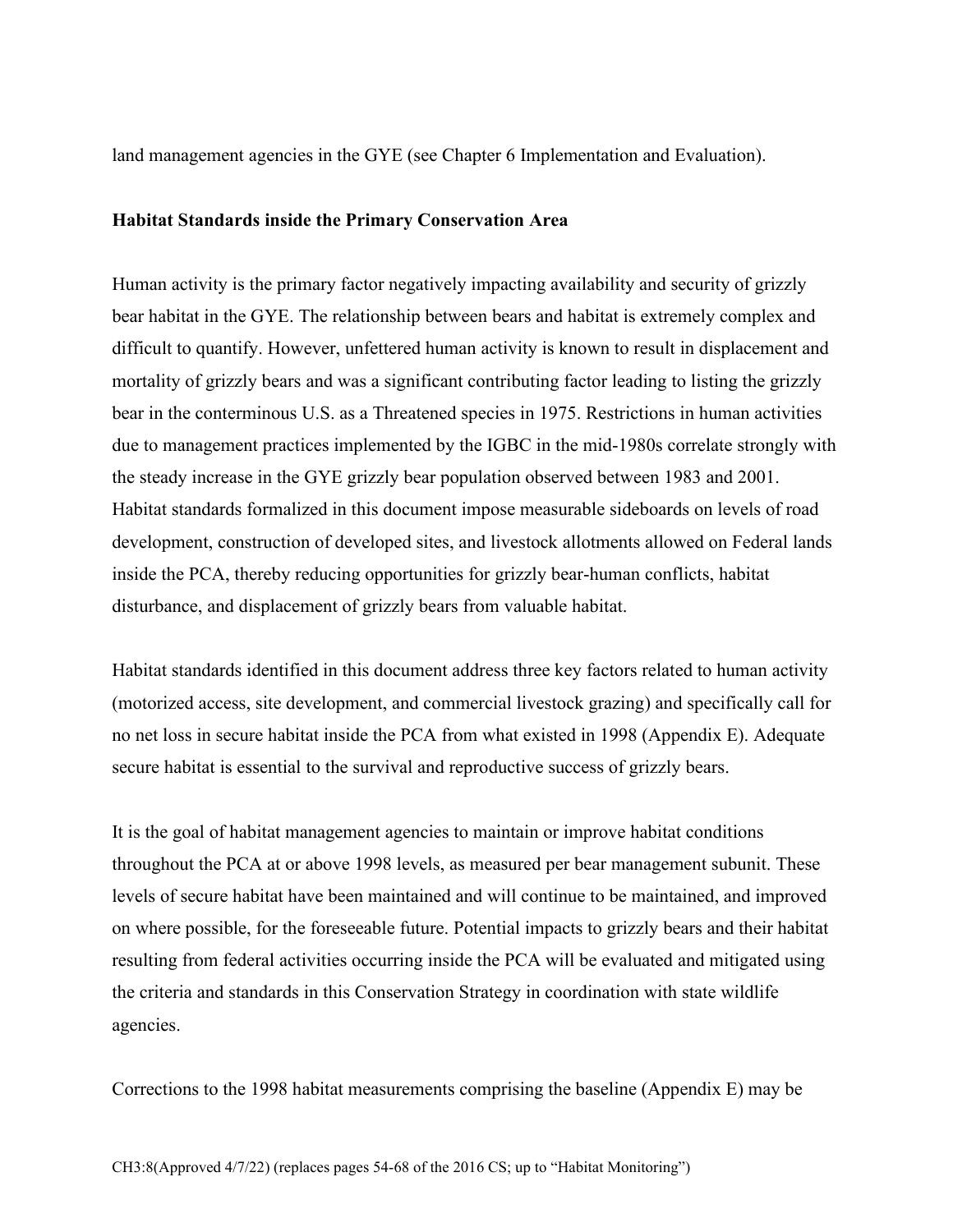made for errors of omission when based on new and well documented information substantiating the existence and status of anthropomorphic features (i.e., motorized routes, developed sites, or livestock allotments) that were not properly accounted for in the 1998 baseline. When verified, legitimate corrections to the baseline will be tracked and reported and will constitute new baseline habitat levels against which future change will be measured.

Application rules specific to each habitat standard provide additional direction on how these standards are to be implemented at a Federal project level. The following habitat standards and application rules apply to all Federal lands inside the PCA.

### **Secure Habitat Standard**

The Secure Habitat Standard requires that inside the PCA the percentage of secure habitat within each bear management subunit must be maintained at or above levels that existed in 1998 (Appendix E). The sole exception to the 1998 secure habitat baseline applies to the three subunits identified in the 2007 Conservation Strategy as in need of improvement above 1998 levels (Gallatin #3, Henrys Lake #2, and Madison #2). These three subunits must be maintained at or above levels attained from full implementation of the 2006 Gallatin National Forest Travel Management Plan (Appendix E). Authorized Federal projects that result in temporary or permanent changes to secure habitat are allowed per the Application Rules identified below.

**Secure habitat** is defined as any contiguous area  $\geq 10$  acres in size and more than 500 m from an open or gated motorized access route (road or trail), prescribed footprint of a developed site or recurring low level helicopter line during the non-denning period (March 1 – November 30). Gated routes that are closed year- round to public motorized use but remain accessible to administrative personnel are still considered motorized access routes, and hence, detract from secure grizzly bear habitat.

Decommissioned routes that are permanently and effectively closed to the public and administrative staff do not count against this standard. Lakes larger than 2.6 sq km (1 sq mi) in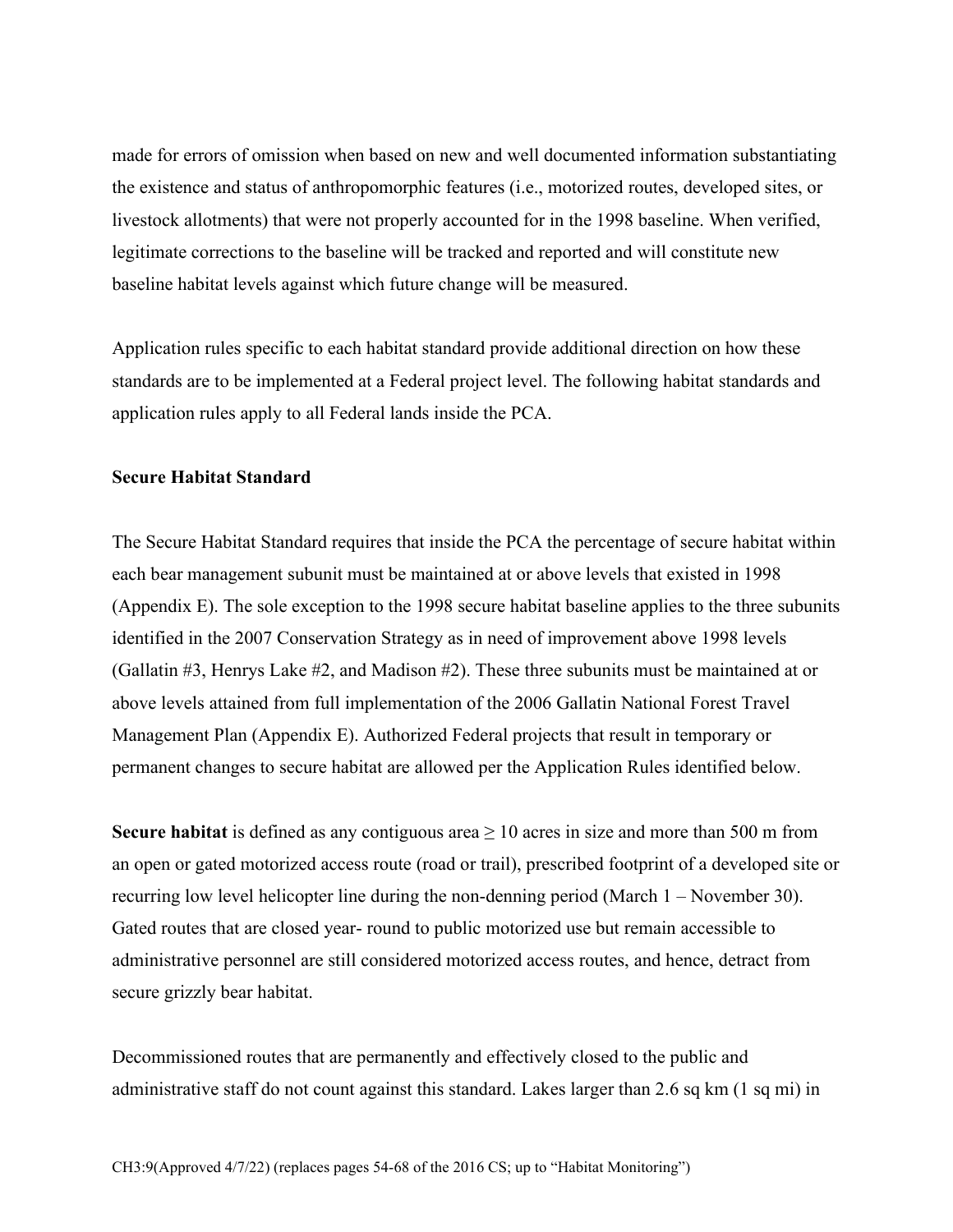spatial extent are excluded from secure habitat calculations. Specific activities allowed in secure habitat that do not violate standards or count as motorized access route are listed below. Developed sites are areas of focused visitor and/or administrative activity with associated infrastructure that similarly detract from secure grizzly bear habitat; they are addressed further in the next section of this chapter.For the purposes of this chapter, secure habitat is correlated with key habitat components, such as foods, cover, space, arrangement of habitat types, and the ability of grizzly bears to move between them. For the purposes of describing habitat management and conservation in this chapter, secure habitat has no direct link to discretionary mortality. Any potential population and conflict management activities are distinctly separate components of this Conservation Strategy and addressed in other chapters.

#### *Application Rules for Permanent Changes in Secure Habitat*

Permanent changes to secure habitat are allowed inside the PCA when associated with an authorized Federal project involving construction of new motorized routes (i.e., roads or trails), reconstruction of existing motorized routes, or opening of a previously decommissioned route if, and only if, the following conditions are met:

- Any loss in secure habitat below baseline levels is replaced by restoring secure habitat of equivalent quality and quantity (e.g., through decommissioning) in the same bear management subunit. Habitat quality must be assessed based on the best collective scientific understanding of grizzly bear habitat ecology and the rationale for all mitigation measures must be fully documented.
- Replacement habitat must be in place before project implementation or concurrent with project development as an integral part of the project plan. Replacement habitat must remain in place for a minimum of 10 years before it can be subsequently replaced and mitigated for per application rules (this duration is based on the approximate generation time of a female grizzly bear, or the time it takes to replace herself in the population).
- For those subunits identified as in need of improvement above 1998 levels (Gallatin #3, Madison #2, and Henry's Lake #2), secure habitat will be maintained at or above levels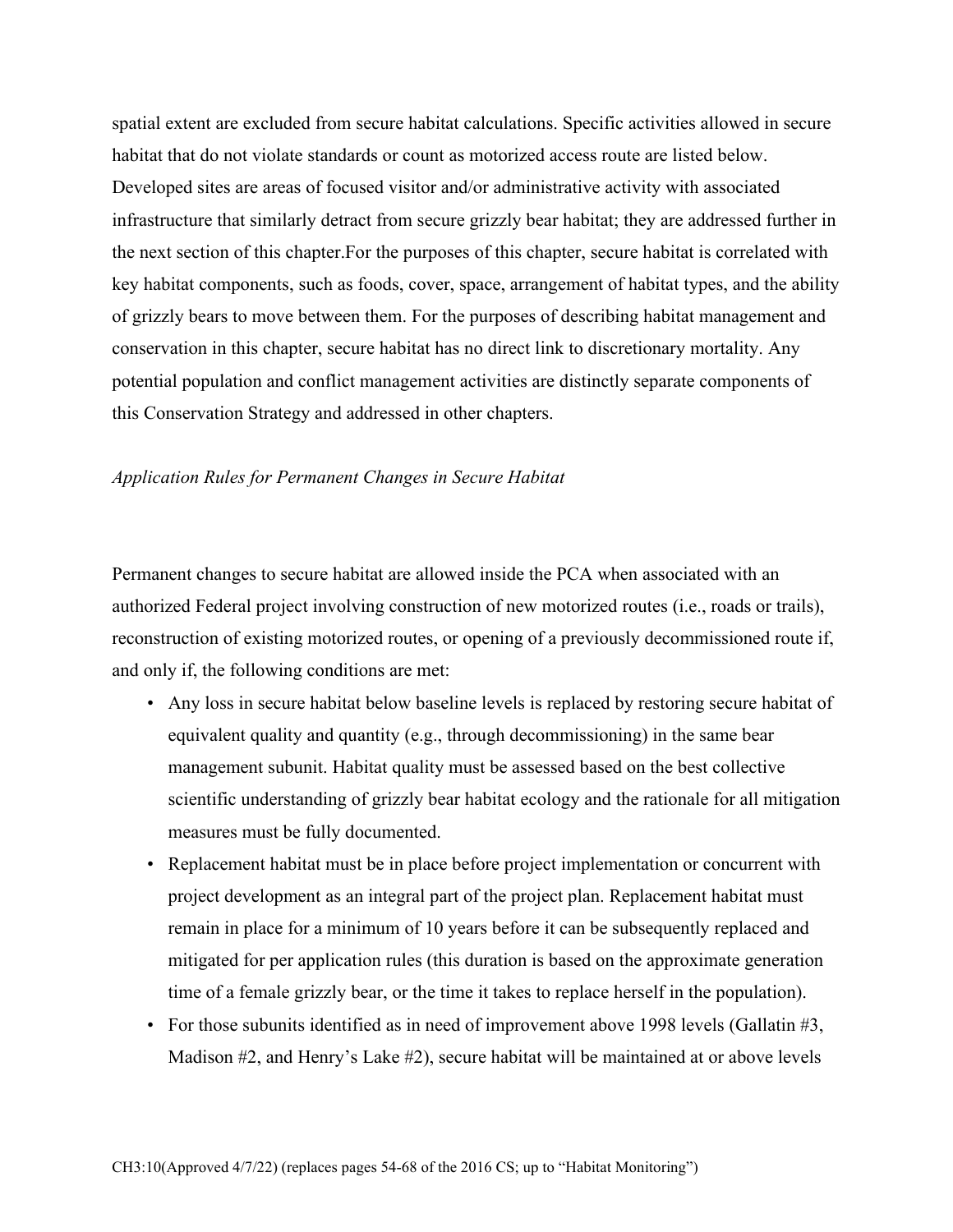associated with full implementation of the 2006 Gallatin National Forest Travel Management Plan (see Appendix E).

- For activities based on statutory rights, such as access to private lands under the Alaska National Interest Lands Conservation (ANILCA) or the 1872 General Mining Law, where permanent reductions in secure habitat cannot be replaced within the affected subunit, then secure habitat will be compensated at a commensurate level at or above the baseline in the nearest possible subunit. In these rare situations, subsequent changes to secure habitat in the two affected subunits constitute permanent changes to the baseline.
- Honor existing oil and gas or other mineral leases. Proposed Applications for Permit to Drill (APDs) and operating plans within those leases would strive to meet the application rules for changes to secure habitat. New leases, APDs, and operating plans must meet the secure habitat and developed site standards.
- Motorized routes on private land that post-date 1998 are not counted against this standard. However, for motorized roads or trails acquired through land exchanges or acquisition that are desirable to maintain for public use, mitigation is strongly recommended.
- Emergency repairs, replacements, or realignments of existing primary or secondary roads, power lines, utilities systems, and/or associated infrastructure may be made adjacent to existing roads, power lines, utilities systems, and/or infrastructure when repair or replacement within existing alignments is not feasible (e.g., due to new knowledge of geology, soils, or engineering standards as well as geologic events such as landslides or emergence of new thermal features).

## *Application Rules for Temporary Changes in Secure Habitat*

Temporary reductions in secure habitat below baseline levels inside the PCA are allowed when associated with authorized Federal projects. Project activities should be concentrated in space and time to minimize disturbance. The following conditions must be met for temporary projects: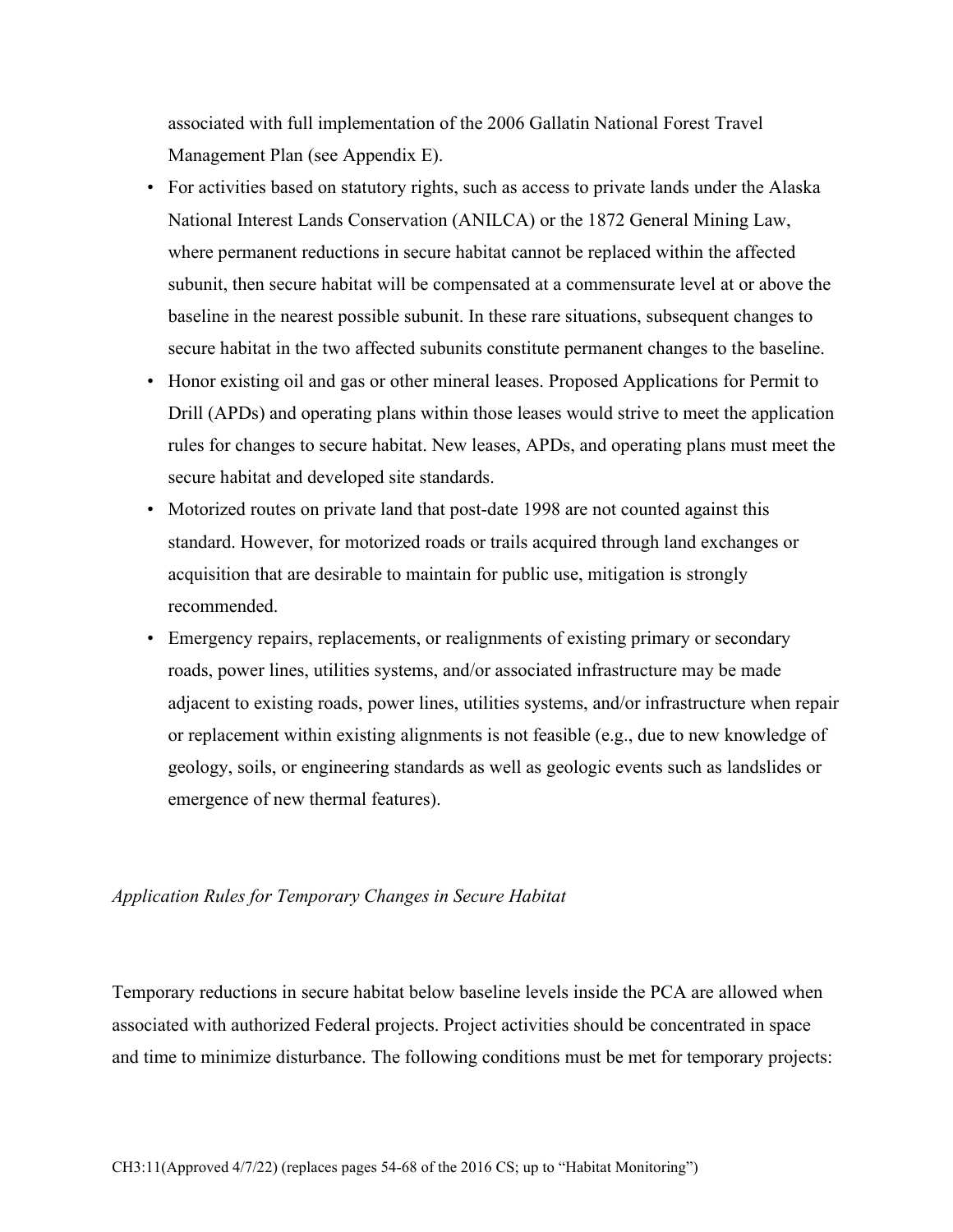- Only one project affecting secure habitat may be active within a given bear management subunit at any one time.
- Total acreage of secure habitat affected within a given BMU does not exceed 1 percent of the acreage in the largest subunit within that BMU. The acreage of a project that counts against the 1 percent limit (i.e., the amount of secure habitat affected) is measured as the acreage within the 500-meter buffer around any temporary motorized access route or low-level helicopter flight line that intrudes into existing secure habitat.
- Use of project roads will be limited to administrative purposes associated with project activities. Project implementation shall not reduce secure habitat below baseline levels for more than 4 consecutive years. The collective set of project roads that affect secure habitat below baseline levels shall be closed to all motorized travel after 3 years. Project roads shall be decommissioned such that secure habitat is restored within 1 year after road closure.

# *Activities Allowed in Secure Habitat*

The following activities are allowed in secure habitat inside the PCA without violating the standard:

- Activities that do not require route construction or reconstruction, re-opening of a permanently closed road, or recurring low-level helicopter flight lines.
- Helicopter use for short term (no more than 2 days in the duration of a project), or at higher elevations ( $> 500$  m above ground level with no landing). Aircraft used in emergency firefighting are allowed.
- Non-wheeled, over-the-snow use (i.e., snow machines) is allowed unless new research identifies a threat. Conflicts associated with winter-use activities that develop either during denning or after den emergence in the spring can be addressed with local area restrictions.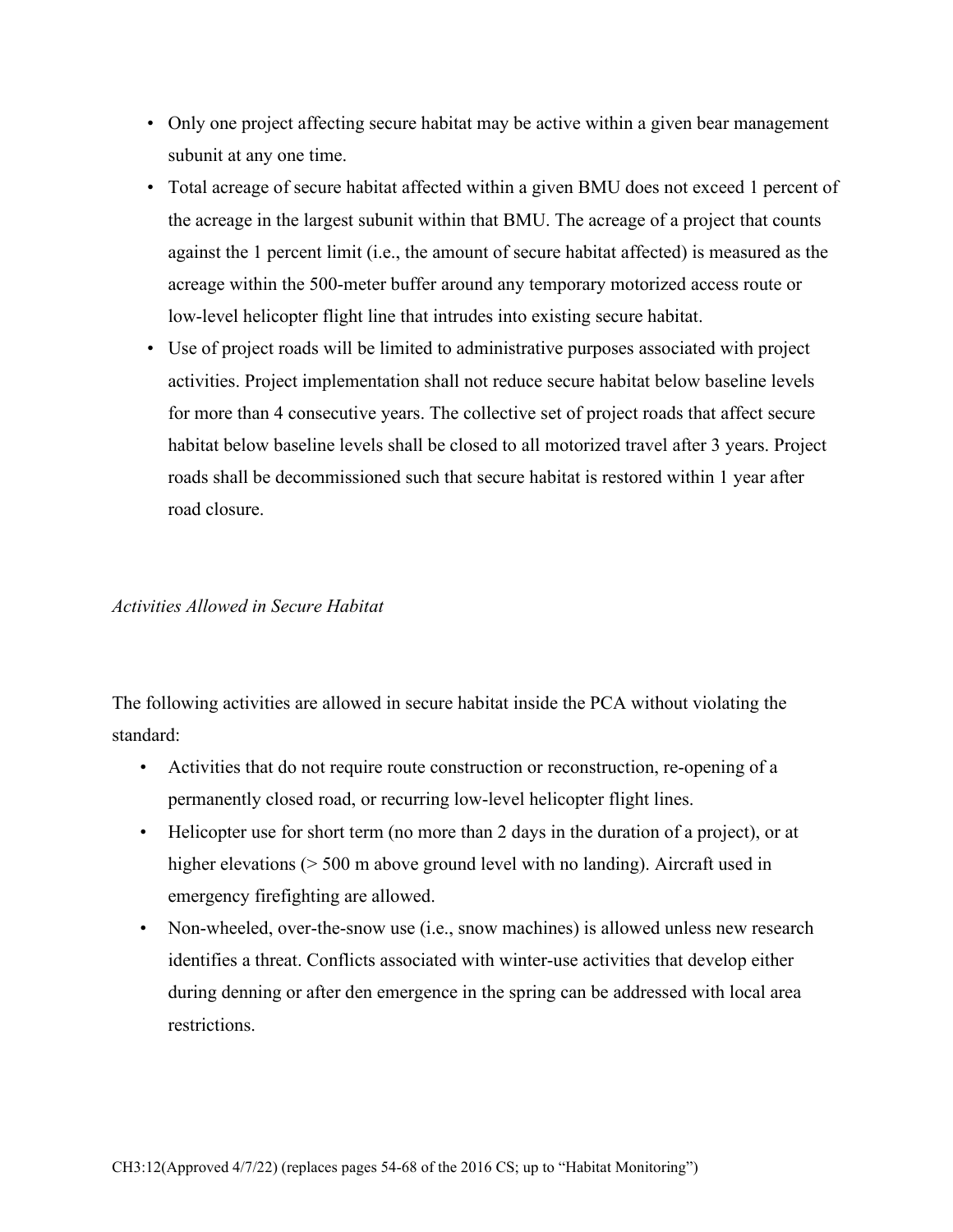- Access to power lines and/or utility corridors for occasional and necessary maintenance service and other administrative activities that do not require new route construction and is used only for administrative purposes related to power line/utility maintenance.
- Project activities (e.g., temporary road construction and maintenance, or use of recurring low-level helicopter flights) that occur during the grizzly bear denning season between December 1 and February 28.
- Construction of temporary work camps that operate outside the denning season for highway construction, fire/emergency response, or other critically needed maintenance projects are exempt from mitigation if food storage orders and best management practices are followed.

## **Developed Site Standard**

The Developed Site Standard requires that on Federal lands inside the PCA, the number of developed sites and their capacity for overnight visitor use must be maintained at or below the 1998 levels (Appendix E), with limited exceptions per the application rules.

**Developed sites** refer to those sites or facilities on public land with features intended to accommodate administrative needs and public recreational use. Such sites typically are identified or advertised via visitor maps, information displays, or administrative personnel as discernable destination sites promoted by the agency. Developed sites are often associated with human activities that may disrupt grizzly bear use of habitat or have attractants that potentially lead to increased human-bear conflicts. Research has demonstrated that, while developed areas may be associated with human attractants (e.g. garbage), they also generally cause bears to avoid or spend less time in these areas. Because developed areas are not managed for grizzly bear occupation, they are considered 'non-secure' habitat and measurably detract from secure habitat calculations. Examples of developed sites include, but are not limited to: campgrounds, picnic areas, trailheads, boat launches, rental cabins, summer homes, lodges, service stations, restaurants, visitor centers, and administrative sites. **Administrative sites** are those sites or facilities constructed for use primarily by government employees and their cooperators/partners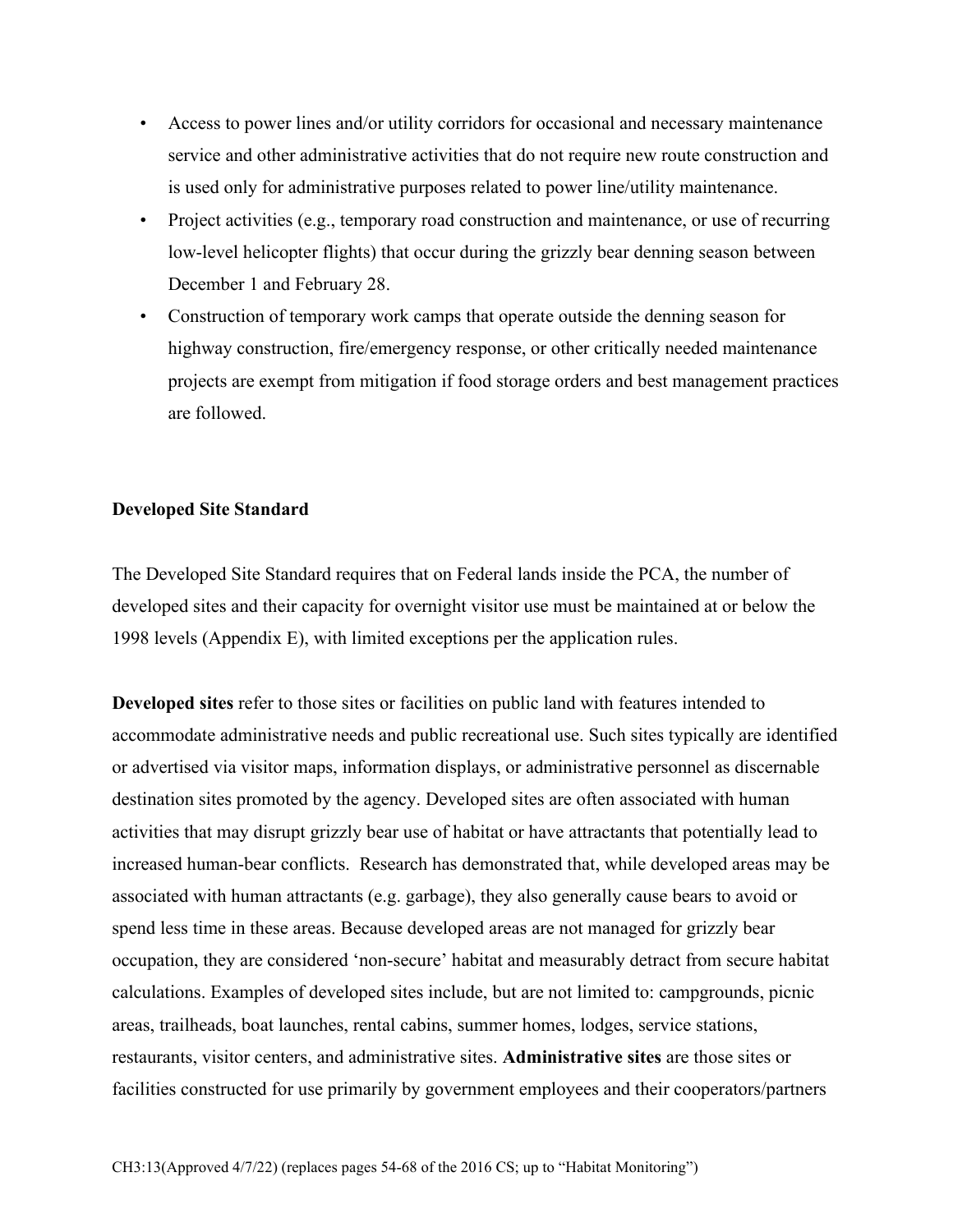(e.g., concessioners, permittees, cooperating agencies) to facilitate the administrations and management of public lands. Administrative sites are counted towards developed sites. Examples include: administrative headquarters, ranger stations, patrol cabins, park entrances, environmental education centers, employee and concessioner housing, and other facilities supporting government operations. **Dispersed sites**, in contrast to developed or administrative sites, are those not associated with a developed site, such as a front-country campground. These sites are typically characterized as having minimal to no human infrastructure and may include primitive road access. Dispersed sites are not counted toward developed sites.

In an effort to ensure accuracy in defining and tracking developed sites that comprise the 1998 baseline for public lands within the PCA, national park and forest units have mapped spatial polygons or 'footprints' for specific categories of developed sites, including visitor overnight lodges, developed campgrounds, administrative sites, and major developments.

Developed sites with no authorized footprints are typically isolated point-sources of human activity supporting minimal infrastructure with little to no need of enhancement. Such sites include, but are not limited to, trailheads, backcountry patrol or rental cabins, summer homes, and day-use sites including picnic areas, boat launches, fishing access, and target ranges. The rationale and methodology for footprint delineation, and tables of all sites constituting the 1998 baseline, can be found in Appendix E, tables 5 and 6.

## *Application Rules for Developed and Dispersed Sites*

On Federal lands inside the PCA, changes to developed sites or construction of new developed sites are allowed if the following conditions are met:

• Overnight visitor use does not increase above approved levels that existed in 1998, except that a) a net increase of 10% per footprint in the capacity of visitor overnight use may occur at lodges, guest ranches, and organizational camps that operate under special-use permits on national forest lands, and in national park lodges that are below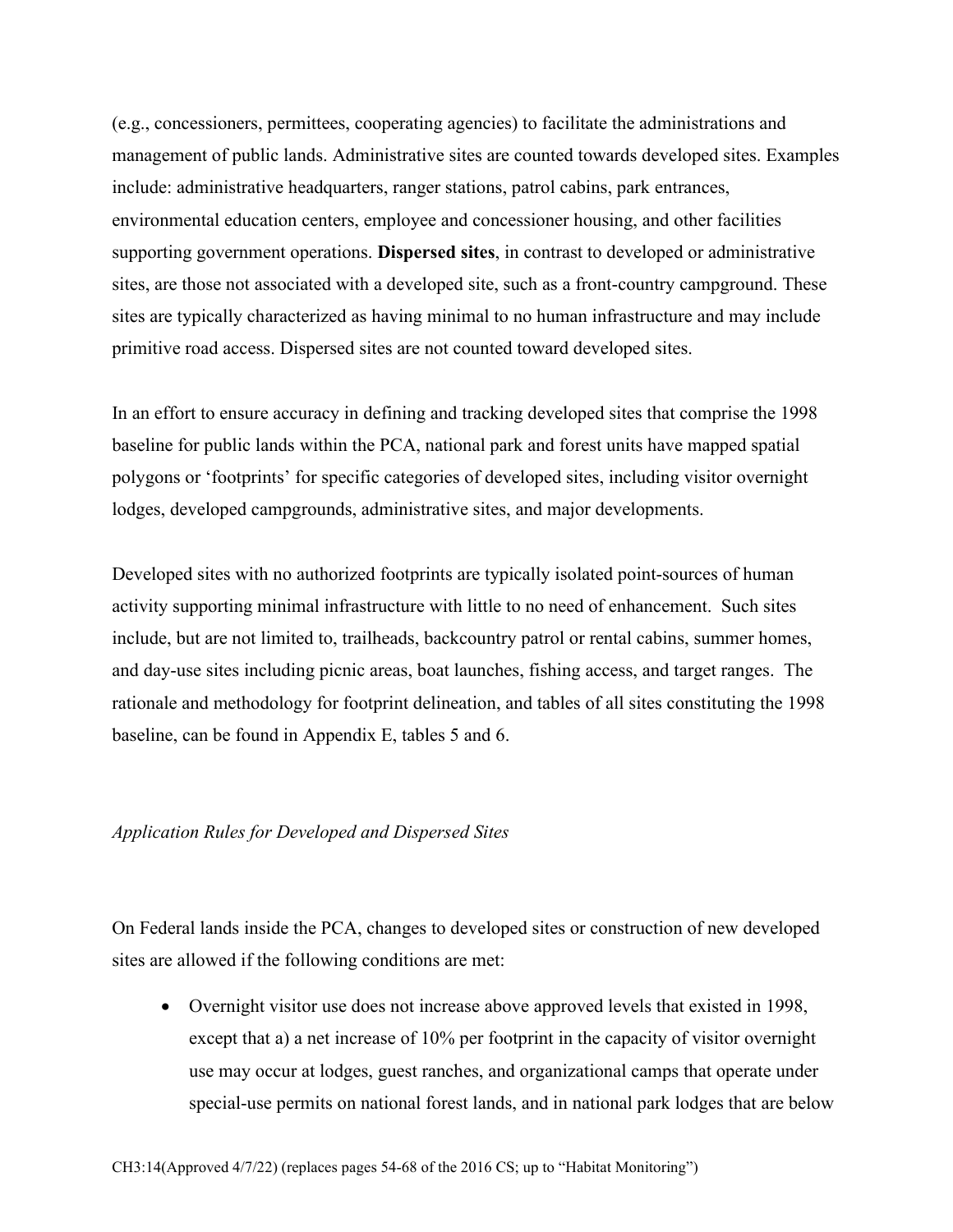the capacity of previously approved capacity ("pillow count") as outlined in park Master Plans (for example, Master Plan, Yellowstone National Park/Wyoming-Montana-Idaho (National Park Service 1974); and b) an increase in the number of campsites is permitted at developed campgrounds on national forest lands. All new infrastructure must be within the authorized footprints of existing developed sites and best management practices (such as food storage requirements) must be maintained.

- Construction of new visitor day-use sites (e.g., roadside pull-offs, parking areas, restrooms/pit toilets, mass transportation shuttle stops, trailheads, and picnic areas) within primary road corridors as defined in Appendix E (figure 1) is allowed without mitigation if the following conditions are met:
	- o 1. new roadside day-use facilities must be contained within 300 meters (approximately 1000 ft) on either side of an existing primary road. The concept of the 300-meter development buffer is not intended as a replacement to addressing the challenges of managing significantly increasing visitation. Rather, it will provide flexibility to accommodate considerations for visitor safety, pristine viewsheds, and other resource protection concerns when placing new day-use facilities.
	- o 2. new roadside day-use facilities cannot be constructed within high quality grizzly bear habitat, including riparian areas and wetlands, whitebark pine stands, and habitat adjacent to cutthroat trout spawning streams.
	- o 3. managers anticipate that such new sites will be small. They could affect up to but no more than 10% of the existing mapped primary road corridors (measured within each jurisdiction).
	- $\circ$  4. public transportation sites and its associated utility infrastructure are the only new commercial facilities allowed to be constructed under this application rule.
	- o 5. best management practices, including bear-resistant garbage cans, dumpsters, and recycling containers as well as human-bear conflict reduction outreach to visitors must be used both during the construction phase and during the post construction visitor use phase of these facilities.
	- $\circ$  6. for monitoring purposes, new roadside day-use sites will be reported and documented in the Interagency Grizzly Bear Study Team annual reports.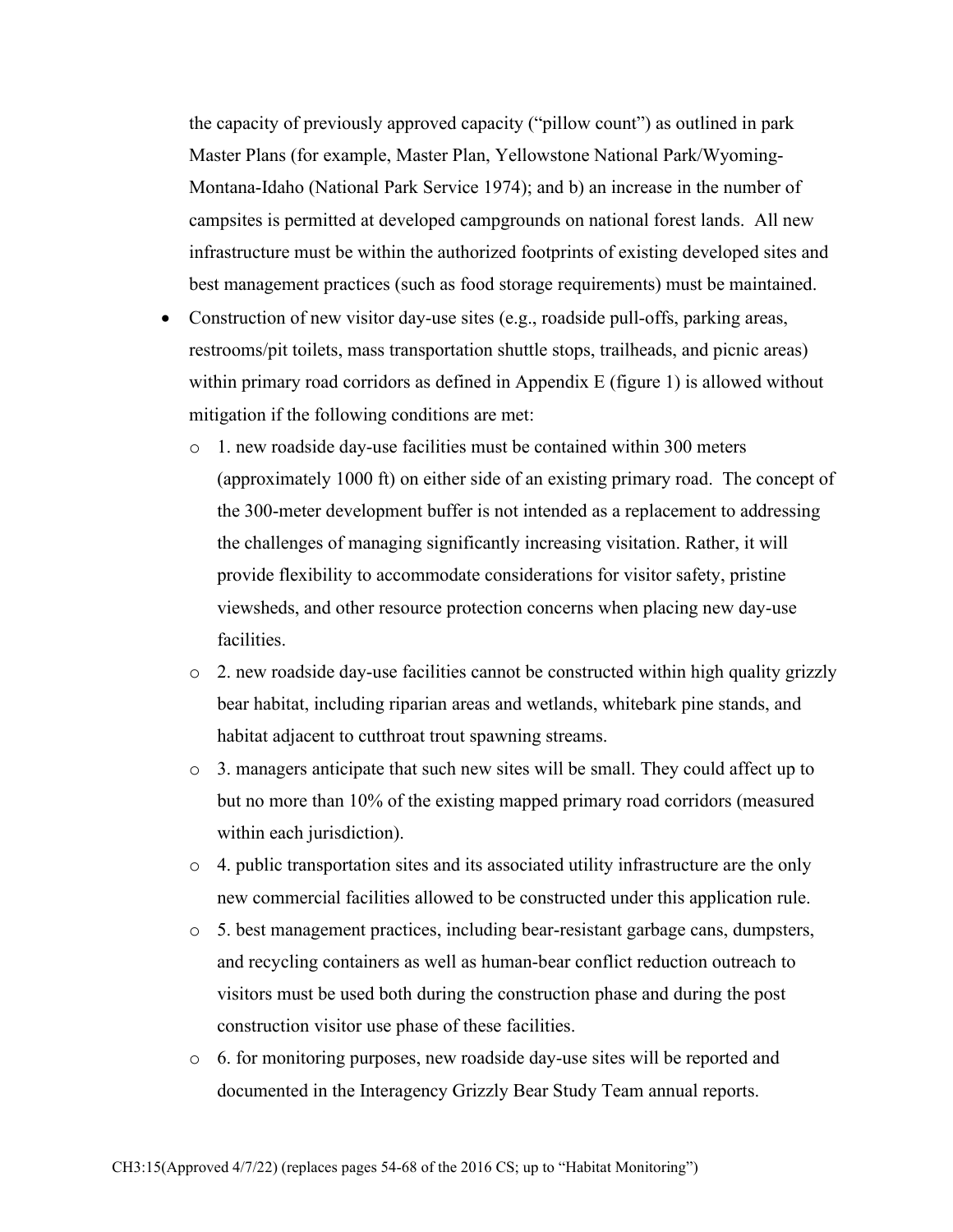- $\circ$  7. the need for and efficacy of this application rule will be assessed 5 years after implementation.
- Construction of new sites that do not meet the exceptions in these application rules (i.e., are outside the polygon/footprints of existing developed areas or road corridors) will be mitigated for , within the same bear management subunit or as close as possible, by closure of another site of comparable human use to offset any increase in the number of developed sites or capacity for human use and restoring secure habitat of equivalent quality and quantity.
- New emergency administrative/maintenance infrastructure is allowed outside of prescribed footprints without mitigation if such construction is necessary to reduce resource damage or potential for human-grizzly bear conflicts or increase visitor safety. Examples of new allowed infrastructure could include replacement or new construction of critically needed water, sewage or electric utilities or the replacement of administrative or visitor infrastructure damaged by natural hazard.
- Construction of new facilities within developed sites and road corridors will be analyzed through the NEPA process to ensure that proposed projects would not have a significant impact on the environment and on grizzly bears and their habitat. Mitigation measures to prevent or to adequately compensate for the type and extent of detrimental impacts will be implemented within the affected subunit and will be in place before implementation of the project or included as an integral part of completion of the project.
- Construction and/or expansion of day-use and administrative sites is allowed within an existing footprint without mitigation. Temporary construction of work camps for highway construction, emergency response (such as fire) or other critically needed maintenance projects are exempt from human capacity mitigation if other viable alternatives are not available. Food storage orders and best management practices must be followed.
- Modifications to existing developed sites/points for which there is no mapped polygon/footprint are permitted when needed to reduce resource damage, detrimental environmental impacts, and/or the potential for grizzly bear conflicts (e.g., installing a vaulted toilet to avoid damage to water resources or installing bear-resistant storage structures to reduce conflict).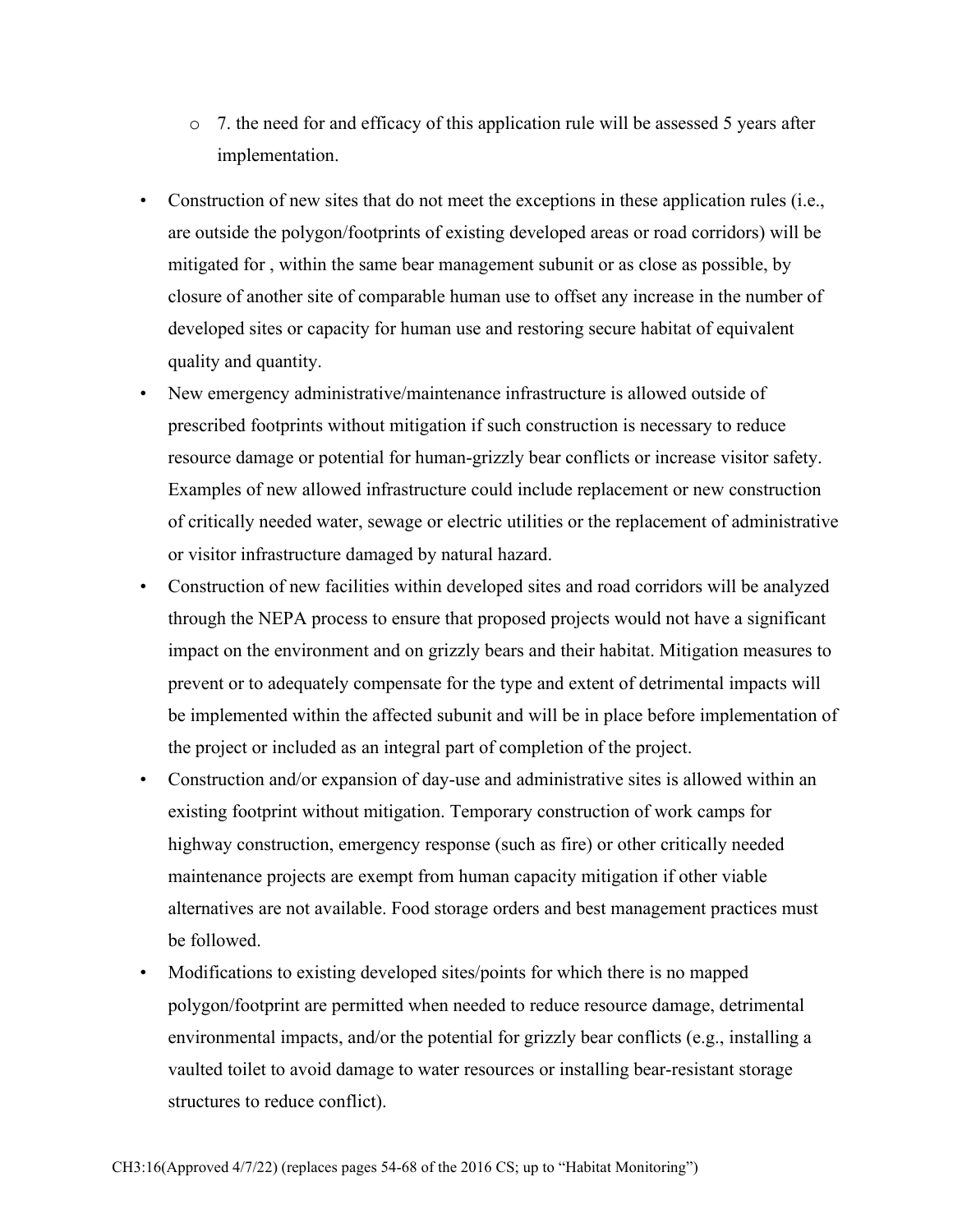- Modifications to dispersed campsites that reduce resource damage and/or the potential for grizzly bear conflicts (e.g., installing bear-resistant storage structures and limiting parking expansion) are allowed without mitigations as long as they are not permanent or irretrievable. The need for and efficacy of this application rule will be assessed 5 years after implementation. Dispersed campsite monitoring is recommended to secure information to make this assessment.
- For activities based in statutory rights (e.g., 1872 General Mining Law, Americans with Disability Act, ANILCA, etc.), if the number of developed sites exceeds the 1998 baseline, the Forest Service will, to the fullest extent of its regulatory authority, reduce developed sites to commensurate levels and mitigate to offset any increases in human capacity, habitat loss, and increased access to surrounding habitat within the affected subunit if possible. In those rare cases where mitigation cannot be accomplished within that subunit, commensurate compensation will be accomplished in the nearest subunit and changes in the two affected subunits become permanent changes to the baseline.
- Developments on private land are not counted against this standard. However, for developed sites acquired through land exchanges or acquisitions that are desirable to maintain, mitigation is strongly encouraged but not required. The rationale behind this is to encourage acquisition and transformation of private land to public ownership since this negates the potential for future development and results in better management for grizzly bears.

# **Livestock Allotment Standard**

The Livestock Allotment Standard requires that on Federal lands inside the PCA, there will be no increase in the number or acreage of active commercial livestock grazing allotments nor an increase in permitted sheep Animal Months (AMs) relative to that which existed in1998 (Appendix E). Existing sheep allotments will be monitored, evaluated, and phased out as the opportunity arises with willing permittees.

### *Application Rules*